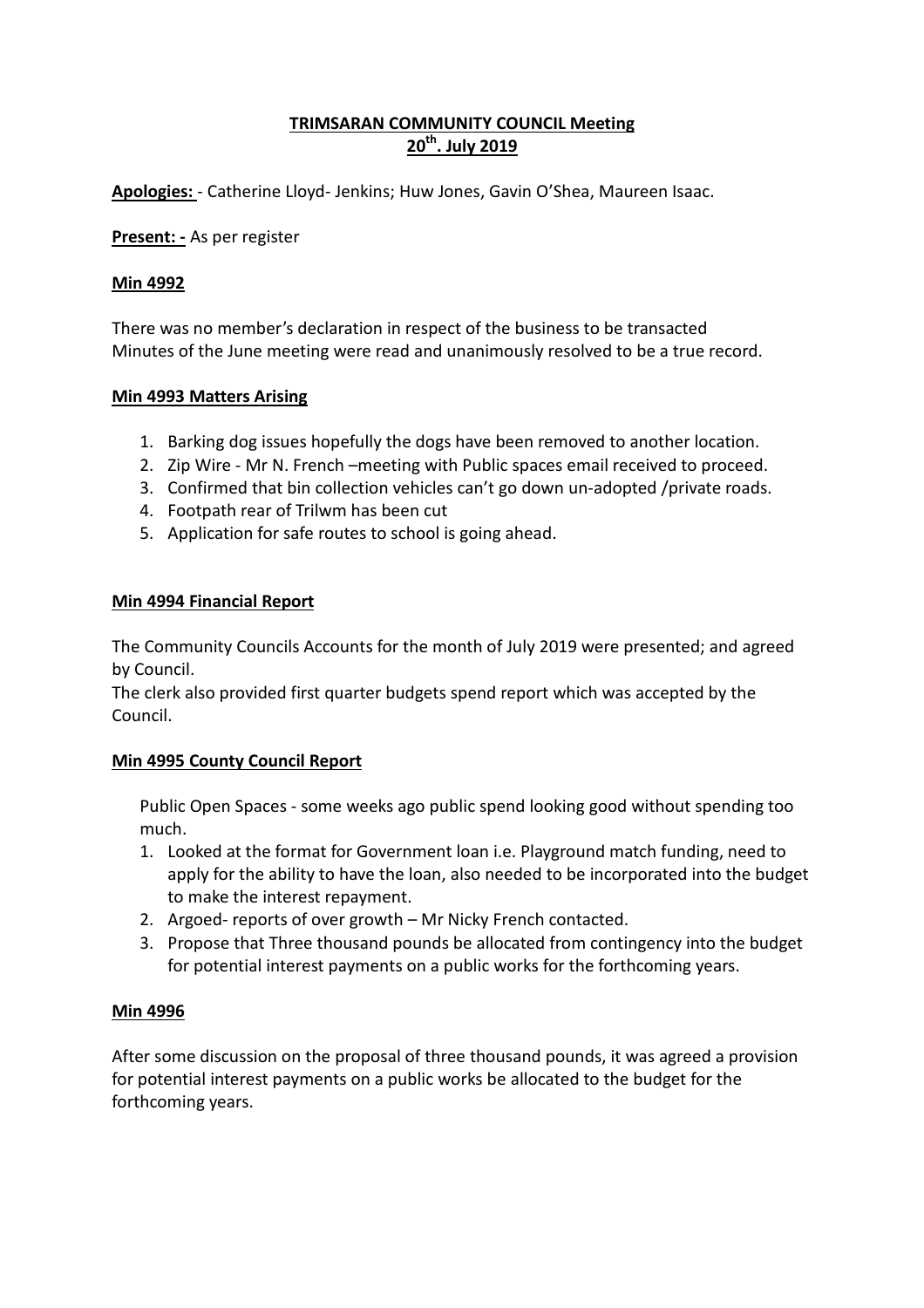### **Min 4997 Planning**

All planning matters were noted

### **Min 4998**

The company that supplied the L.E.D Christmas Trees have asked if we require them again this year.

### **Min 4999**

After some deliberation it was agreed by those in attendance that this year a total of twelve (an increase of two) Christmas L.E.D Trees be ordered.

### **Min 5000**

It was agreed to renew the Councils Insurance with Zurich

#### **Min 5001**

It was agreed that the Community Fund for this year would not have a deadline for applications but applications would be based this year only on a first come first served basis.

#### **Min 5002**

Play ground – update planning - Clerk informed Council that a temporary application has been assigned to the application / notification whilst it is being validated. County Councillor Kim Broom informed that she had been given a quote from one contractor in excess of original amount and is looking to have discussions with them.

# **Min 5003**

Community Lighting Project – letter received from Carmarthenshire County Council Public Lighting Section, out lining the Welsh Government Grant that they had received, to upgrade all existing lighting system and the cost to Trimsaran Community Council. After some discussion it was agreed to accept the project and the Clerk was instructed to inform the Public Lighting Section of the acceptance.

#### **Min 5004**

Code of Conduct update- it is necessary that all Councillors attend without exception all members to take advantage of such training, including refresher courses, to ensure that they are fully aware of the provisions of the Code and the standards expected of them in public life.